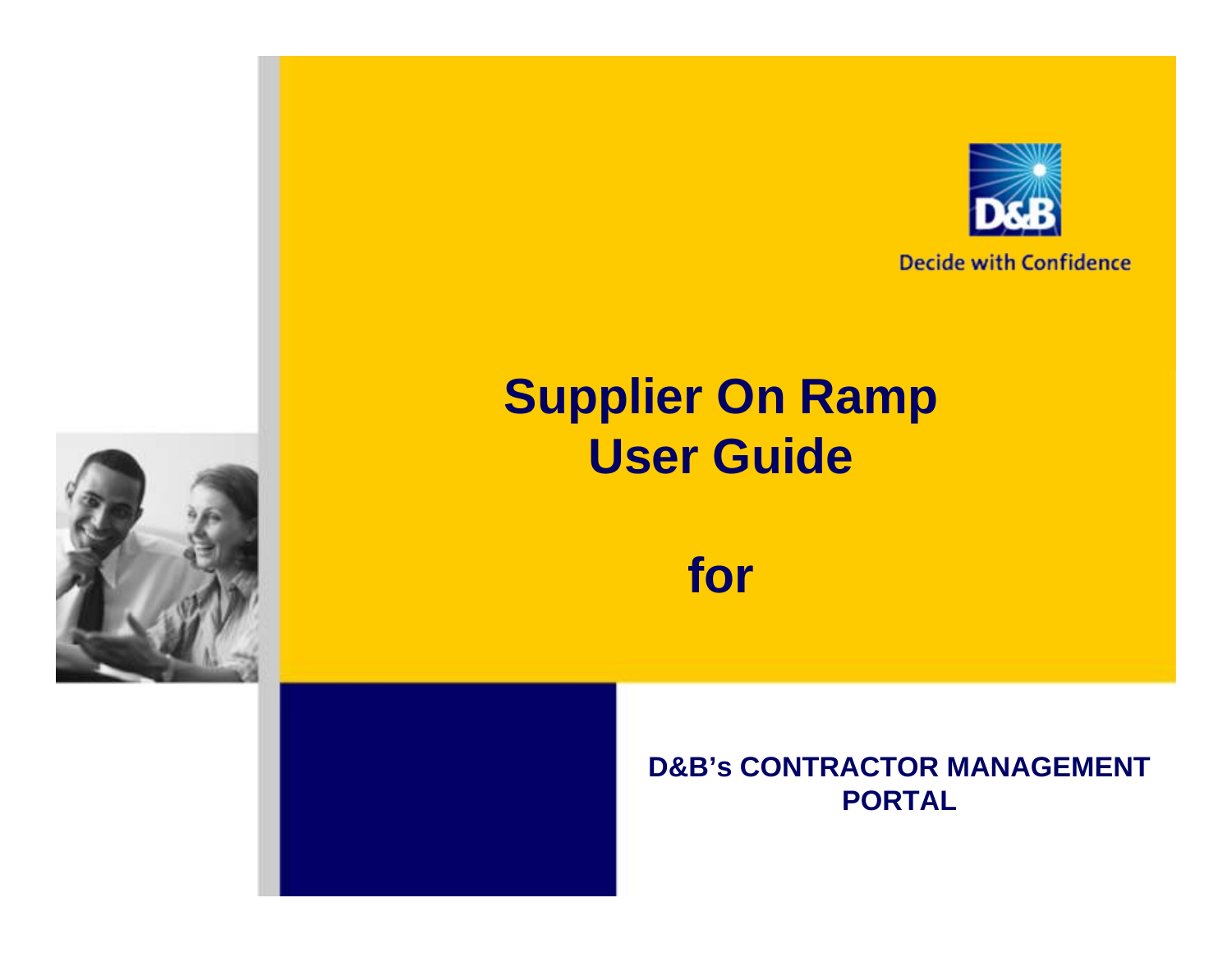## **Introduction**



Supplier on Ramp is a simple Web interface that allows S&L government agencies or vendors wishing to business with state and local agencies to purchase an SQR (Supplier Qualifier Report) or IBIR (International Business Information Report) in countries where a SQR report is not available, via a Credit Card Transaction. This enables agencies to automate supplier registration, vet and evaluate existing and potential new suppliers.

For additional help, please contact your D&B Government Representative, or contact D&B's Customer Service Center at 800-424-2495.

To access the D&B's Contractor Management Portal (CMP), please click on the below link or cut and paste the following URL into your browser:

**[http://www.dnbgov.com/state\\_contractor.php](http://www.dnbgov.com/state_contractor.php)**

*NOTE: Supplier On Ramp is compatible with Internet Explorer 5.5+*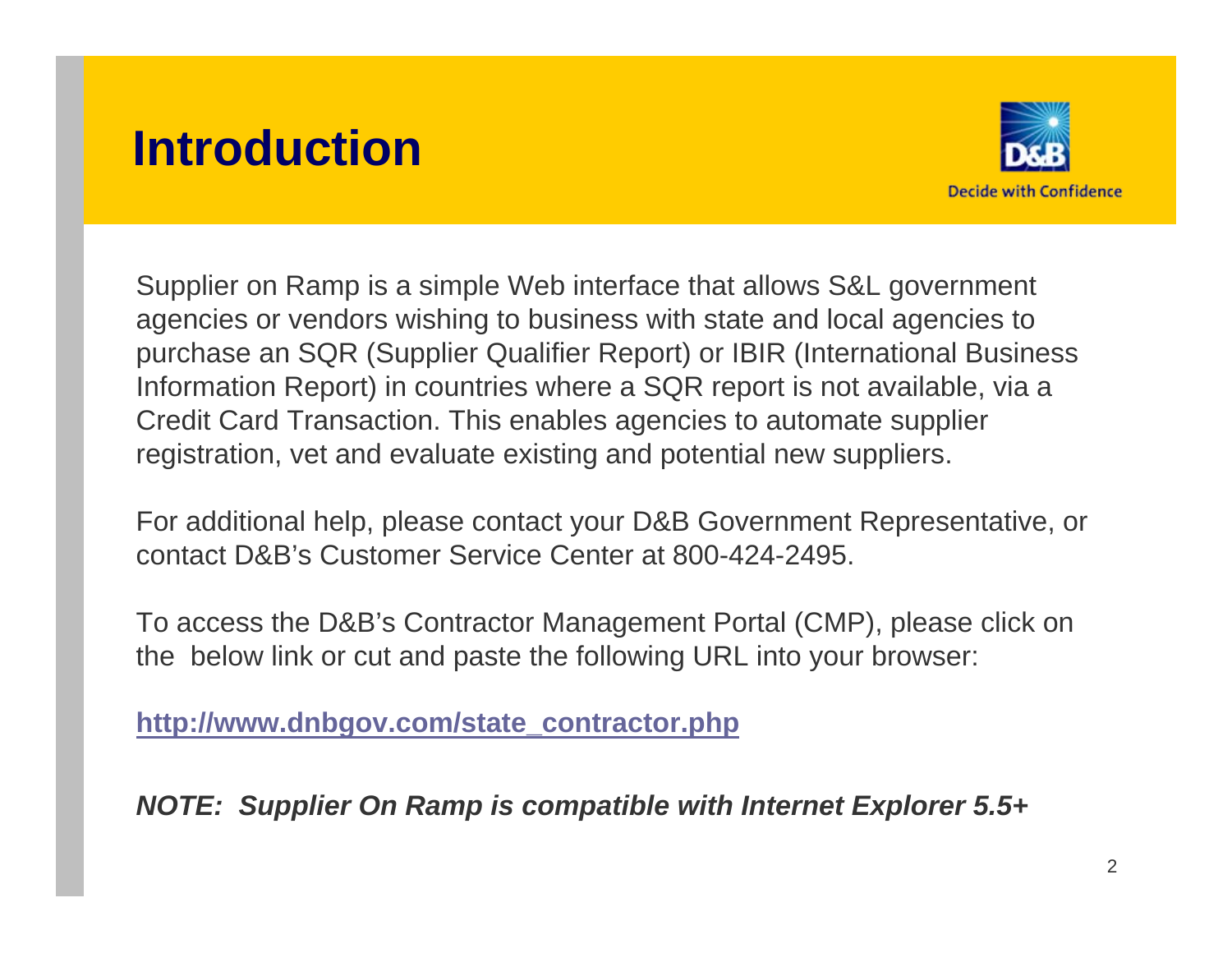### **Six Easy Steps**… *To supplier evaluation/registration*



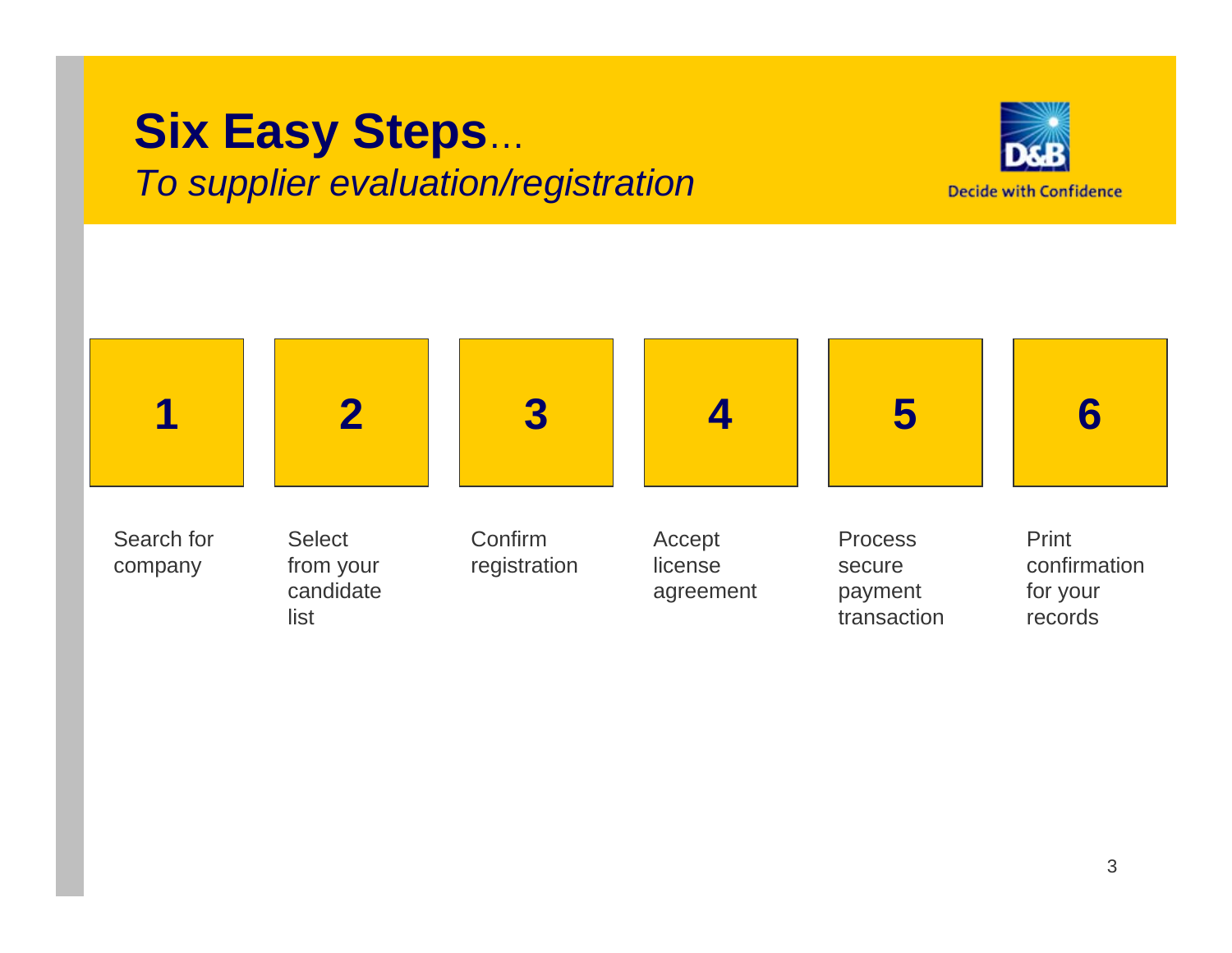## **Step 1 – Search for a Company**



#### **Search for a business business either by Company Company Name or D&B's D‐U‐N‐S**



#### Supplier Registration Process - Step 1: Search For Your Company

This service is for the exclusive use of companies who wish to do business with D&B'S CONTRACTOR MANAGEMENT PORTAL  $(CMP)$ .

Choose one of the options below to search for your company. You may search by company name or D-U-N-S® Number. Fill in all required fields and click "Search" to continue to step 2.

#### \*Indicates mandatory field

| <b>Search company</b>          | Select company                         |                                     | <b>Confirm registration</b>                 |
|--------------------------------|----------------------------------------|-------------------------------------|---------------------------------------------|
| <b>Company Name (Domestic)</b> | D-U-N-S <sup>®</sup> Number (Domestic) | <b>Company Name (International)</b> | D-U-N-S <sup>®</sup> Number (International) |
| Company Name:*                 |                                        |                                     |                                             |
| <b>Address:</b>                |                                        |                                     |                                             |
| City:                          |                                        |                                     |                                             |
| State:*                        |                                        | ---Please Select a State---         |                                             |
| Zip code:                      |                                        |                                     |                                             |
|                                |                                        |                                     | ▶ Search                                    |

**Contact Us** This site is best viewed in Internet Explorer 5.5 or above.

@2007D&B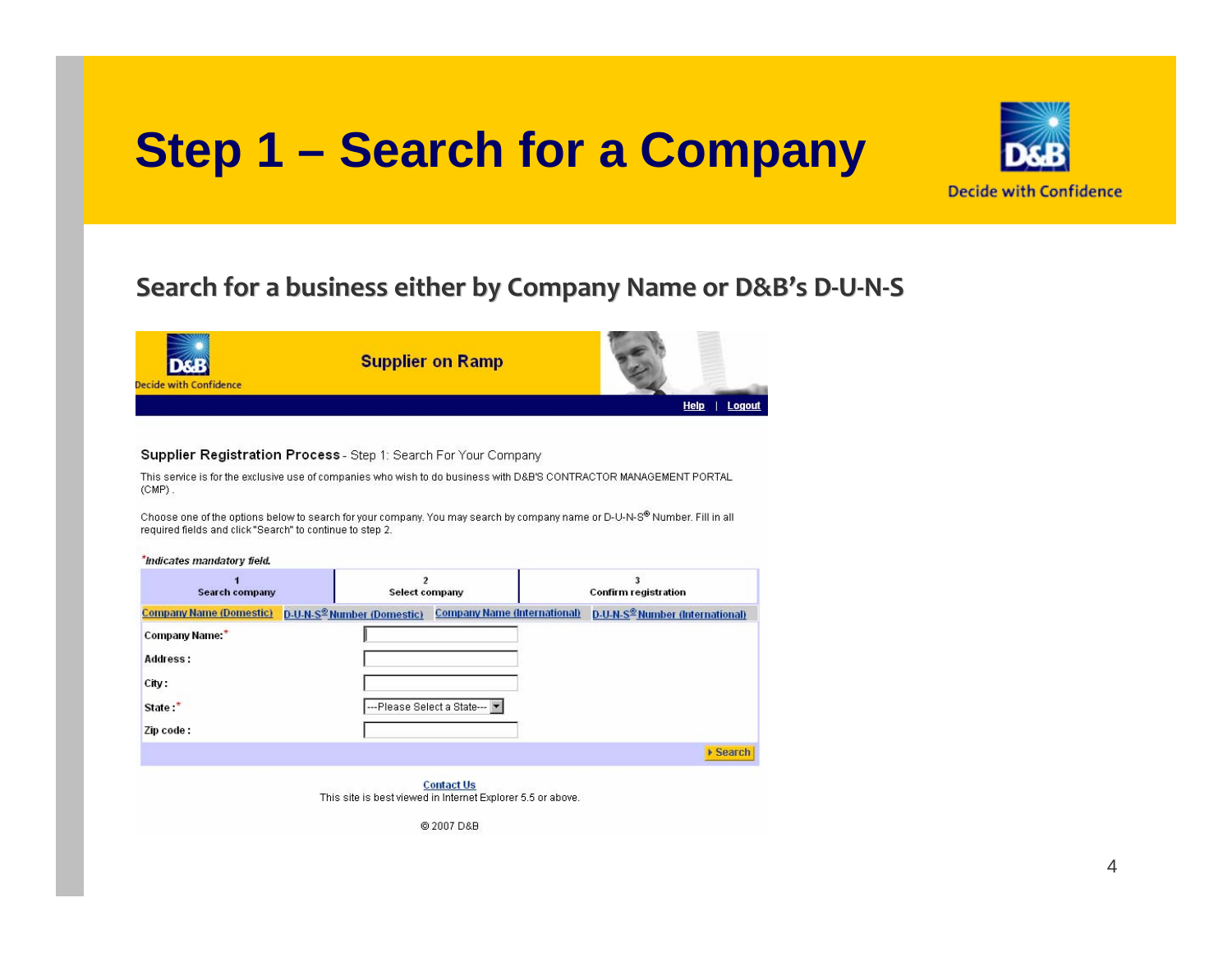

#### **Choose the company companyyou want the repor<sup>t</sup> for by clicking clicking the Selec t button**



#### Supplier Registration Process - Step 2: Select Your Company

Please select your company from the list below by clicking on the "Select" button. If your company is not listed, you may revise your search or start a new search.

If you have problems finding your company you may:

1. Contact our Customer Resource Group by clicking on the "Contact Us" link at the bottom of the page.

2. If you need to get a D-U-N-S® Number, register your company within D&B's database.

| Search company                   | $\overline{ }$<br><b>Select company</b>                                                          | 3<br>Confirm registration                                  |
|----------------------------------|--------------------------------------------------------------------------------------------------|------------------------------------------------------------|
|                                  |                                                                                                  |                                                            |
| <b>Company Name</b>              | <b>Address</b>                                                                                   |                                                            |
| ▶ Select<br>GORMAN MANUFACTURING | 5306627750                                                                                       | 12 W KENTUCKY AVE, WOODLAND, CA, 956955837, Ph-            |
|                                  |                                                                                                  |                                                            |
| ▶ Select                         | GORMAN MANUFACTURING COMPANY, INC SCREEGACO, STREET, SAN FRANCISCO, CA. 94110, Ph-               |                                                            |
|                                  |                                                                                                  |                                                            |
| ▶ Select<br>GORMAN MFG CO INC    | 5306620211                                                                                       | 8129 JUNIPERO ST STE A , SACRAMENTO , CA , 958281603 , Ph- |
|                                  |                                                                                                  |                                                            |
| ▶ Select                         | GORMAN MANUFACTURING COMPANY, INC COCCORDING AVE , LOS ANGELES, CA, 900231246, Ph-<br>5306620211 |                                                            |
|                                  |                                                                                                  |                                                            |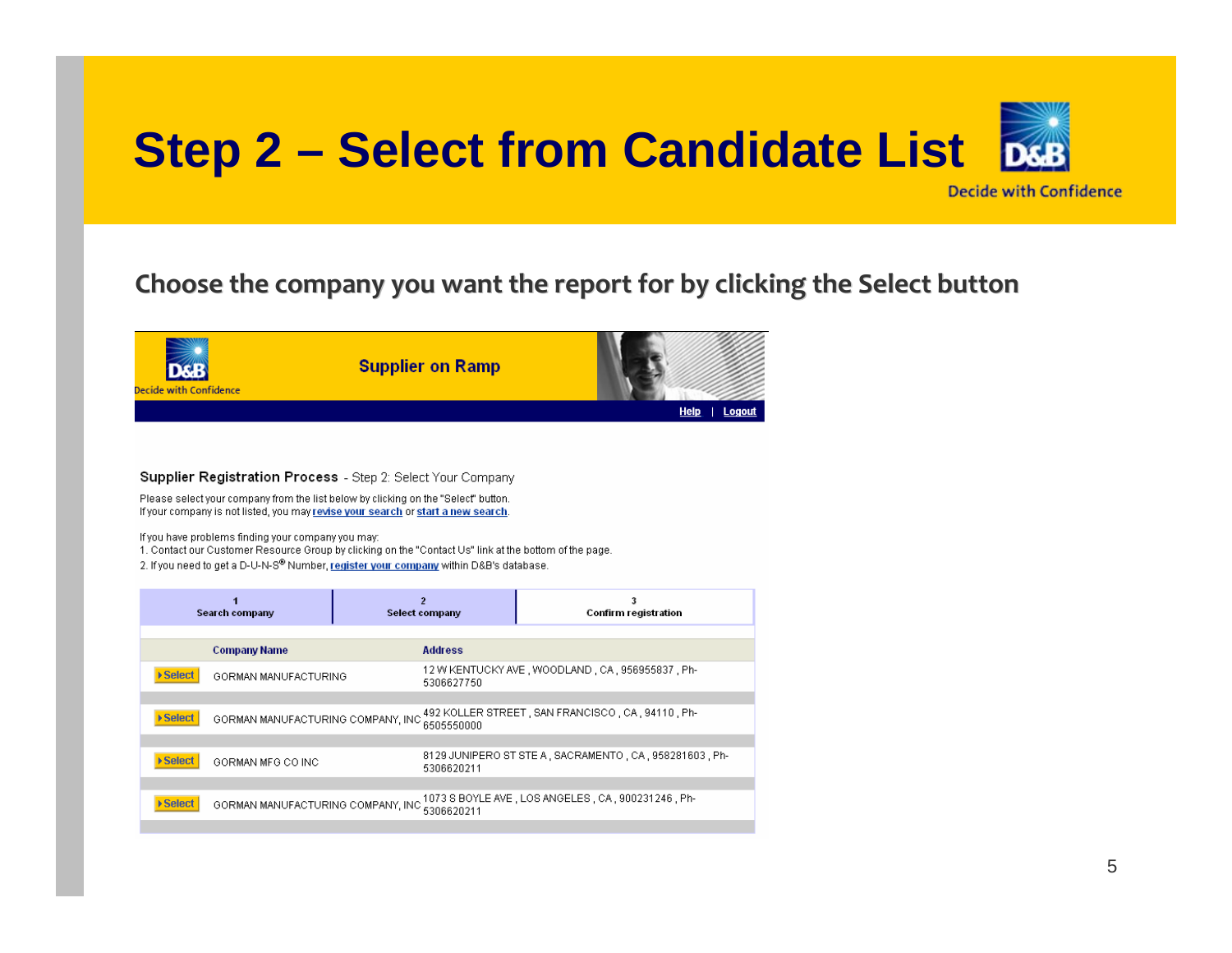## **Step 3 – Confirm Registration**



### To complete the registration, click on the Confirm Registration button



Supplier Registration Process - Step 3: Complete Registration

|                                                                                                                                                                                                                                      | Search company                   | $\overline{2}$<br><b>Select company</b>                                                                                  | 3<br><b>Confirm registration</b> |  |  |
|--------------------------------------------------------------------------------------------------------------------------------------------------------------------------------------------------------------------------------------|----------------------------------|--------------------------------------------------------------------------------------------------------------------------|----------------------------------|--|--|
|                                                                                                                                                                                                                                      |                                  |                                                                                                                          |                                  |  |  |
|                                                                                                                                                                                                                                      | $D UN-S$ ® Number 804735132      |                                                                                                                          |                                  |  |  |
| <b>GORMAN MANUFACTURING COMPANY, INC 492 KOLLER STREET</b>                                                                                                                                                                           |                                  |                                                                                                                          |                                  |  |  |
| Report                                                                                                                                                                                                                               |                                  | Cost                                                                                                                     |                                  |  |  |
| SQR                                                                                                                                                                                                                                  | <b>Supplier Qualifier Report</b> | \$91.95                                                                                                                  |                                  |  |  |
| Once you have verified all your information is correct, click the "Confirm Registration" button below. The next step in the registration<br>process will ask you to provide your credit card number for purchase of two D&B reports. |                                  |                                                                                                                          |                                  |  |  |
|                                                                                                                                                                                                                                      |                                  | Note: Once you click the "Confirm Registration" button below, you will not be able to edit the information you provided. |                                  |  |  |
| <b>4 Previous</b>                                                                                                                                                                                                                    |                                  |                                                                                                                          | <b>Confirm Registration</b>      |  |  |
|                                                                                                                                                                                                                                      |                                  |                                                                                                                          |                                  |  |  |

**Contact Us** This site is best viewed in Internet Explorer 5.5 or above.

@ 2007 D&B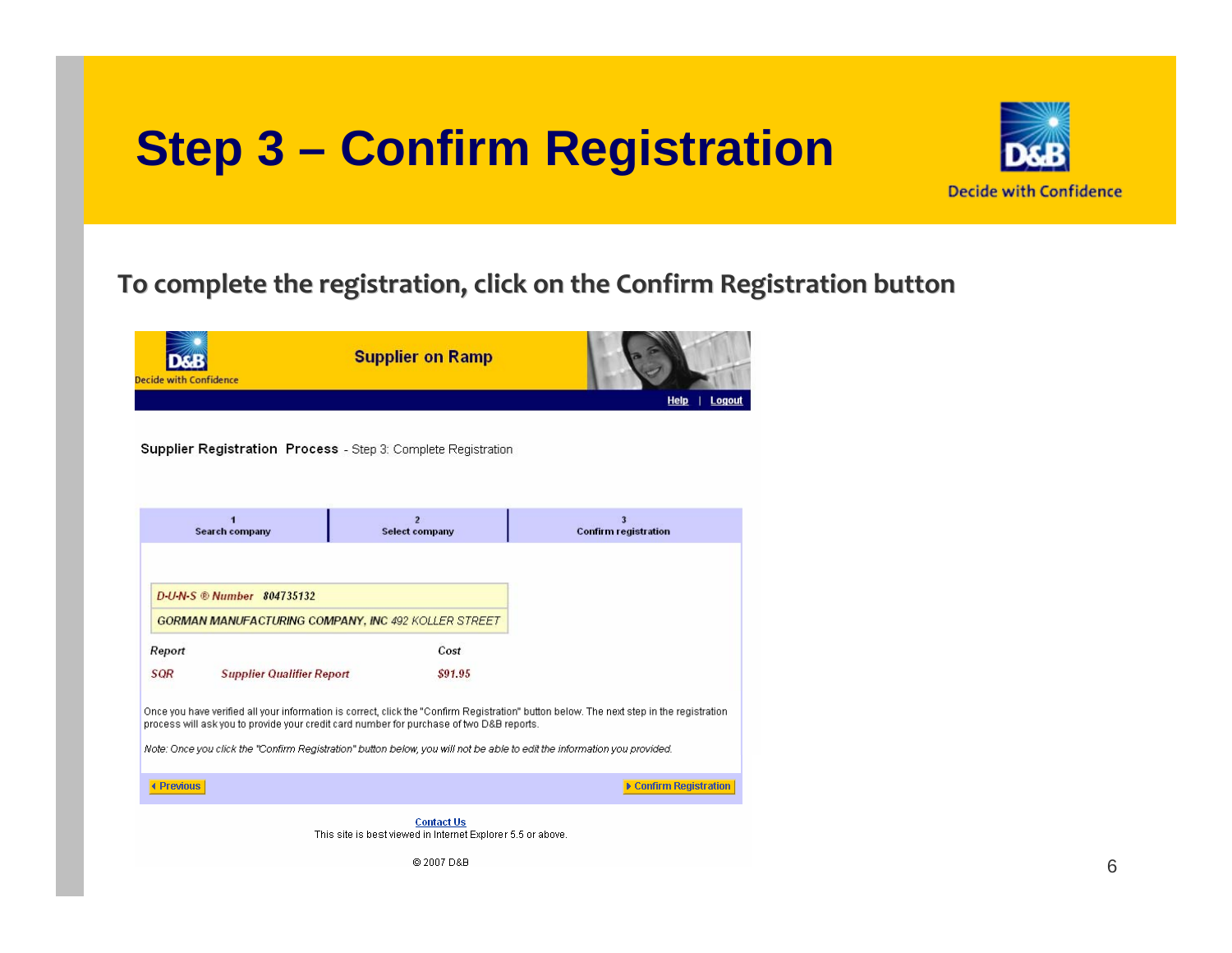

#### **Confirm ConfirmEnd User License License Agreement Agreement and click Complete Complete Registrati Registration**



#### Supplier Registration Process - Step 4: End User License Agreement

\*Indicates mandatory field.

|                                                                                                             | <b>Search company</b> | $\overline{2}$<br><b>Select company</b>                                                                                                                                                                                                                                                                                                                                                                                                                                                                                                                                                                                                                                                                    | <b>Confirm registration</b>                                                                                                                                                                                                                                                                                                          |  |  |
|-------------------------------------------------------------------------------------------------------------|-----------------------|------------------------------------------------------------------------------------------------------------------------------------------------------------------------------------------------------------------------------------------------------------------------------------------------------------------------------------------------------------------------------------------------------------------------------------------------------------------------------------------------------------------------------------------------------------------------------------------------------------------------------------------------------------------------------------------------------------|--------------------------------------------------------------------------------------------------------------------------------------------------------------------------------------------------------------------------------------------------------------------------------------------------------------------------------------|--|--|
| your purchased D&B report.                                                                                  |                       |                                                                                                                                                                                                                                                                                                                                                                                                                                                                                                                                                                                                                                                                                                            | Fill out the requested information below and click the "Complete Registration" button below to receive a confirmation with a copy of                                                                                                                                                                                                 |  |  |
|                                                                                                             |                       | Note: Once you click the "Complete Registration" button below, you will not be able to edit the information you provided.                                                                                                                                                                                                                                                                                                                                                                                                                                                                                                                                                                                  |                                                                                                                                                                                                                                                                                                                                      |  |  |
| *Company Name: 1                                                                                            |                       |                                                                                                                                                                                                                                                                                                                                                                                                                                                                                                                                                                                                                                                                                                            |                                                                                                                                                                                                                                                                                                                                      |  |  |
| * Fmail address:                                                                                            |                       |                                                                                                                                                                                                                                                                                                                                                                                                                                                                                                                                                                                                                                                                                                            |                                                                                                                                                                                                                                                                                                                                      |  |  |
|                                                                                                             |                       | a control shake a company of station of                                                                                                                                                                                                                                                                                                                                                                                                                                                                                                                                                                                                                                                                    | Note:Sparn-blockers and other security features on your computer or network could block the email that we<br>send along with the HTML report attachment. Please make sure that you are able to receive emails from<br>an discussion and consideration of the state of the contract of states and the state of the state of the first |  |  |
| <b>End User License</b>                                                                                     |                       |                                                                                                                                                                                                                                                                                                                                                                                                                                                                                                                                                                                                                                                                                                            |                                                                                                                                                                                                                                                                                                                                      |  |  |
| 1. Restrictions on Use.                                                                                     |                       | 1.1 This Dun & Bradstreet, Inc. SQR accessed through the D&B'S<br>CONTRACTOR MANAGEMENT PORTAL (CMP) web site is subject to this End User<br>Application. The SQR is licensed to you (the 'End User') by Dun & Bradstreet. Inc. ('D&B') for<br>your D&B'S CONTRACTOR MANAGEMENT PORTAL (CMP), supplier application only. Such<br>liicense is a non-exclusive, non-transferable, limited license for the Term, and it is subiect<br>lto the restrictions set forth herein. D&B shall also make the SQR available to D&B'S<br>CONTRACTOR MANAGEMENT PORTAL (CMP). End User shall not request or make<br>lavailable the SQR for the use of others, including for any parent, subsidiary, affiliated entity, I |                                                                                                                                                                                                                                                                                                                                      |  |  |
| Note: Final charges to your credit card will include applicable sales tax. All charges are in U.S. dollars. |                       |                                                                                                                                                                                                                                                                                                                                                                                                                                                                                                                                                                                                                                                                                                            |                                                                                                                                                                                                                                                                                                                                      |  |  |
| $\Box$ Yes, I have read and agree to the End User License agreement stated above.                           |                       |                                                                                                                                                                                                                                                                                                                                                                                                                                                                                                                                                                                                                                                                                                            |                                                                                                                                                                                                                                                                                                                                      |  |  |
| <b>4 Previous</b>                                                                                           |                       |                                                                                                                                                                                                                                                                                                                                                                                                                                                                                                                                                                                                                                                                                                            | Complete Registration                                                                                                                                                                                                                                                                                                                |  |  |
| <b>Contact Hs</b>                                                                                           |                       |                                                                                                                                                                                                                                                                                                                                                                                                                                                                                                                                                                                                                                                                                                            |                                                                                                                                                                                                                                                                                                                                      |  |  |

This site is best viewed in Internet Explorer 5.5 or above.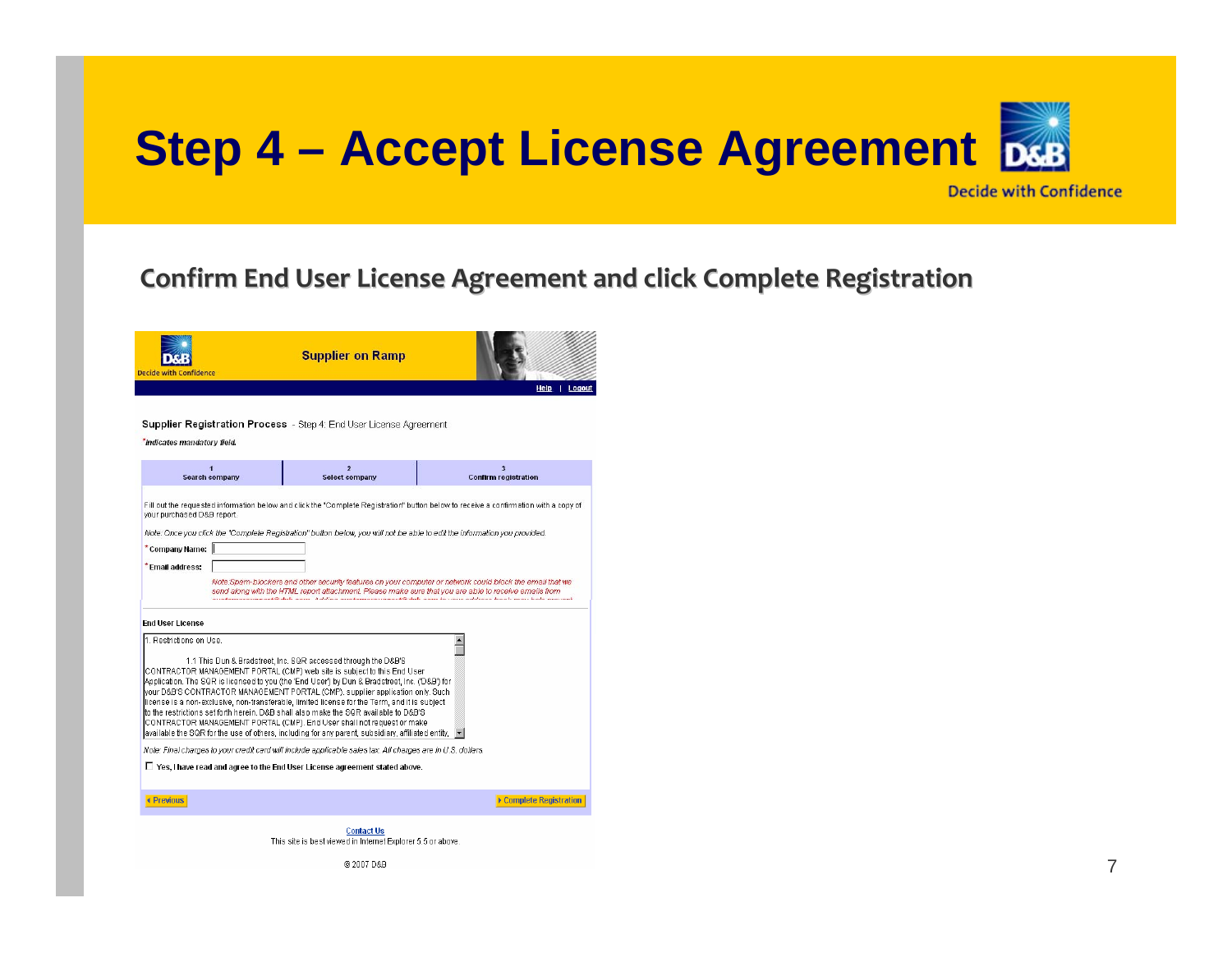## **Step 5 – Process Secure Payment Transaction**



### **Select Payment PaymentOption and click the Submit button**





ABOUT COL PERTIESTATES